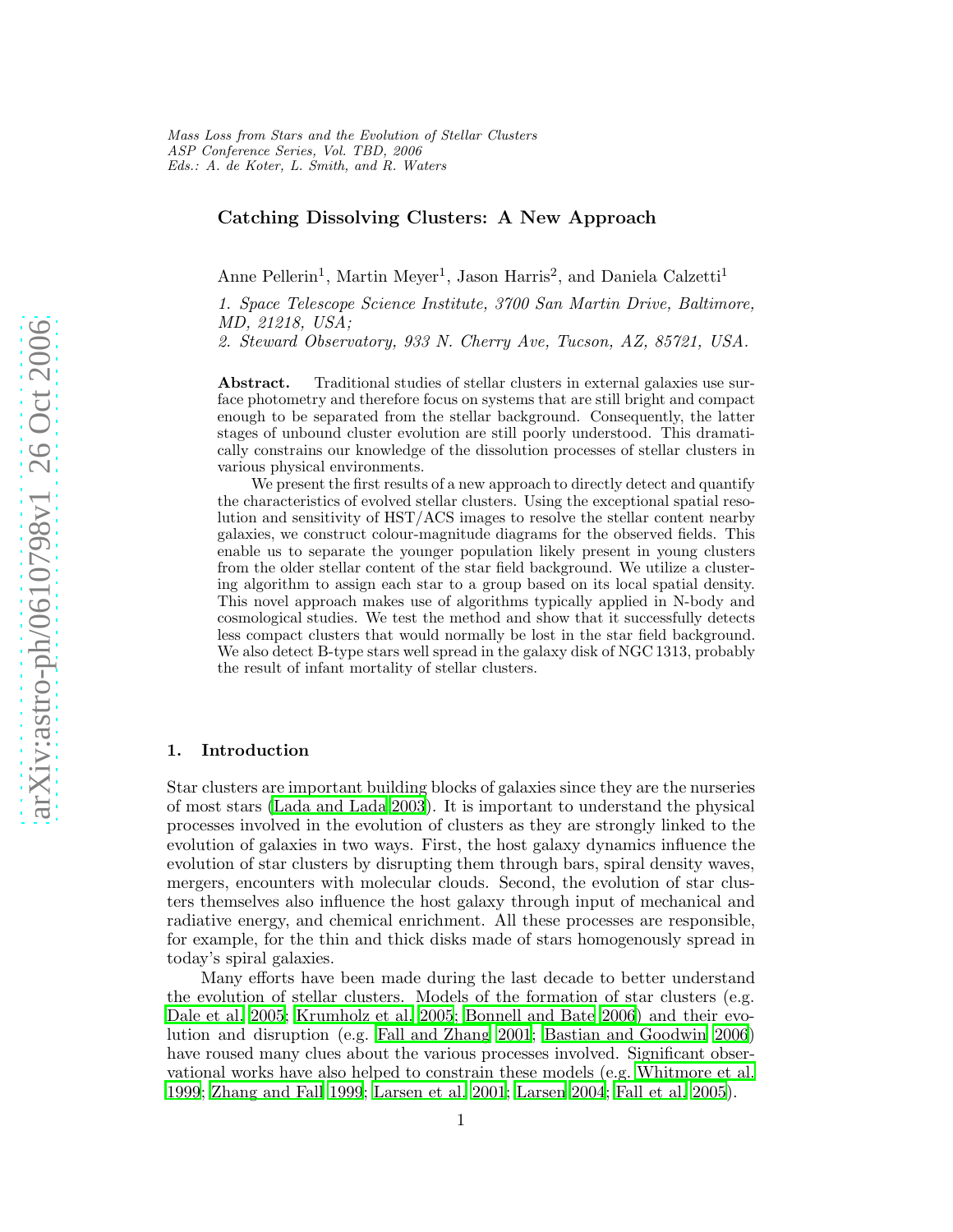## 2 Pellerin et al.

While young star clusters and globular clusters are subject to extensive research, the direct study of dissolving clusters is a subject rarely explored in the literature. This is not surprising since they are hard to detect. Even in very nearby galaxies where the stars can be resolved, it is extremely difficult to find a dissolving cluster by eye since the cluster content has already started to mix with the field star population. In external galaxies (i.e. outside of the Local Group), a star cluster is traditionally defined as an extended source brighter than the star field background, which includes all types of stellar clusters, i.e. large star complexes, OB associations, bound clusters and small OB groups (see Elmegreen 2006, this proceeding), but obviously excludes dissolving clusters. The consequence is that there is little observational data to constrain models of the later evolutionary stages of star clusters.

Here we present a new approach to directly detect dissolving star clusters using resolved stars in HST/ACS images of nearby galaxies and a clustering algorithm traditionally utilized for cosmological studies. We show that the resolved stellar population technique is a powerful one to better study the stellar clusters while they are being destroyed. Section [2.](#page-1-0) presents the method itself followed by the first results obtained for the NGC 1313 and IC 2574 galaxies in section [3..](#page-2-0) Results include the identification of potential dissolving clusters and the observation of B-type stars homogeneously distributed, reinforcing the infant mortality scenario. In the final section we briefly discuss the potential of this approach and future work.

### <span id="page-1-0"></span>2. The Resolved Stars Approach

Since the detection of dissolving star cluster is very difficult using surface photometry (with the exception of open clusters in the Local Group of galaxies), we propose a new technique to use individual stars to detect them. To test the technique, we selected archival HST/ACS data of galaxies within 5 Mpc and for which ∼B, V, and R images have been obtained. The ACS is perfect for this study since it has the spatial resolution and sensitivity to detect individual stars in galaxies up to ∼5 Mpc. Its large field of view allows us to map a large surface of the targeted galaxies. The next step is to perform PSF photometry on the individual stars resolved within the images for each filter using the IRAF/DAOPHOT package. PSF photometry is necessary because of crowding. Color-magnitude diagrams (CMDs) are then created to identify the spectral types of each identified star, using stellar evolutionary models for the ACS filters  $(\widehat{G}$ irardi, private communication<sup>1</sup>). From the CMDs, we identified the spectral types and luminosity classes of each stars and create spatial maps of given types of stars, which allows us to isolate the stellar clusters of specific ages from the star field background.

To identify groups of stars within the spatial map of selected stars, we use the HOP algorithm [\(Eisenstein and Hut 1998](#page-7-11)). This assigns a density value to each particle, which is related to the density of particles in the neighborhood. Then it 'hop' each particle to the neighbor with the highest density, creating

<sup>1</sup> http://pleiadi.pd.astro.it/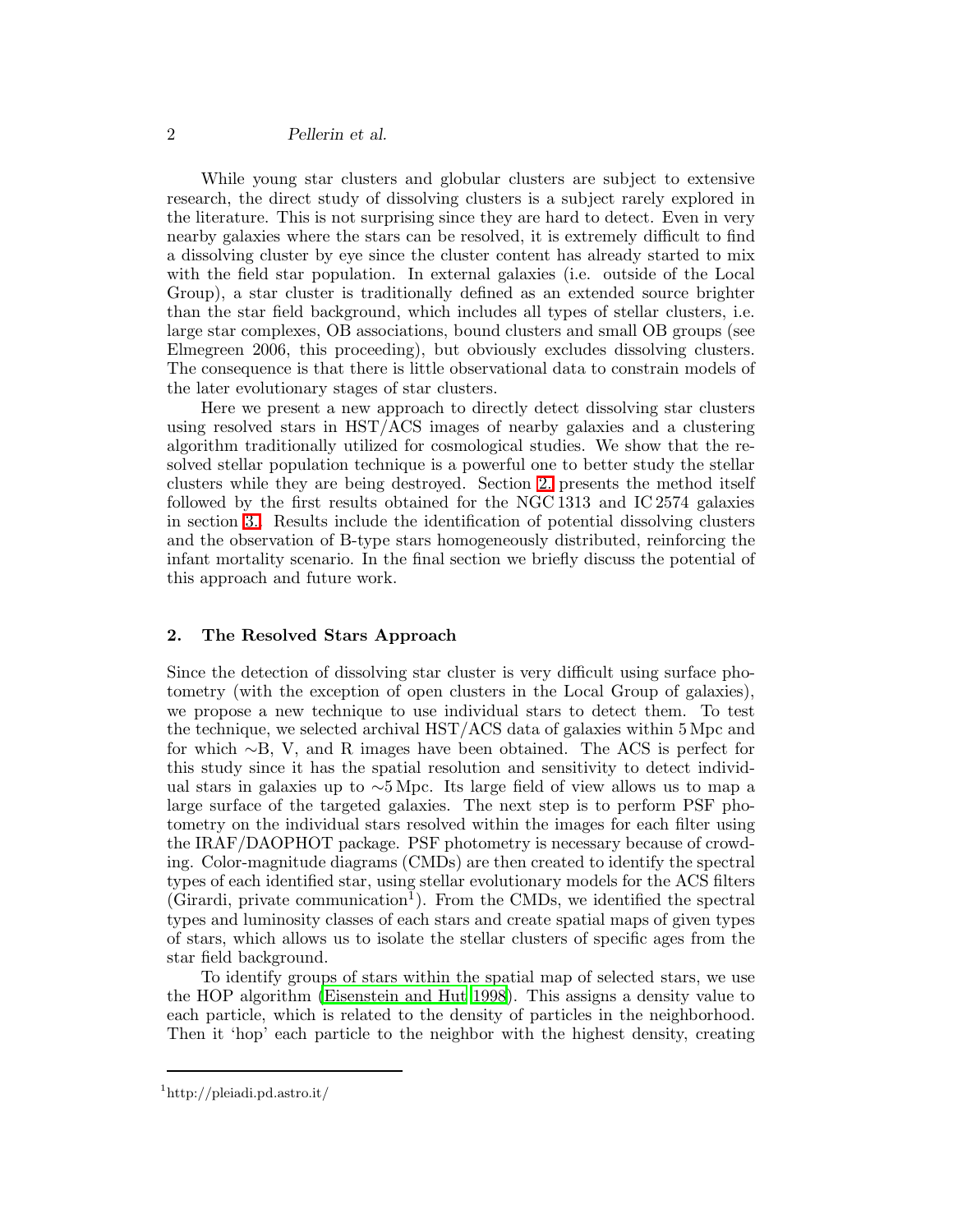groups. Finally it re-forms groups based on peak, background, and saddle density values specified by the user. Altering these values allows us to distinguish groups within groups (e.g. in big star complexes), and to reject stars with a low density value from being in a group.

Finally, to verify if the identified groups are really a star clusters rather than random groupings, we go back to the ACS images, extract all stars within a spatial region identified by HOP, and plot the CMD for this group of stars. We consider the group as a star cluster if its given CMD is consistent with a single stellar population.

#### <span id="page-2-0"></span>3. First Results

Archival HST/ACS data of the two nearby galaxies IC 2574 and NGC 1313 in the F435W, F555W, and F814W filters are used to test the method described in the previous section. In this section we present the first results obtained with the resolved star method.

## 3.1. IC 2574: Finding Dissolving Star Clusters

The galaxy IC 2574 is a SAB(s)m at 2.7 Mpc. The ACS field covers the northeast side of the galaxy, which includes an important star-forming complex and about half of the galactic disk. The nucleus was not observed. On the CMDs (Fig. [1\)](#page-3-0), we can clearly distinguish four plumes corresponding to the main sequence (MS) of the most massive stars, the blue supergiant branch (BSG), the red supergiant branch (RSG), and the asymptotic giant branch (AGB).

We select the most massive stars still on the main sequence, i.e. having B magnitude brighter than 24.0 and  $B-I < -2.0$ . This allows us to isolate massive stars, more likely to be part of young dissolving clusters, from the star field background. Fig. [2](#page-4-0) plots the 47 groups found within these massive stars using the HOP algorithm (see §[2.\)](#page-1-0). The most dense and compact groups correspond well to the star clusters and complexes easily seen by eye on the ACS images, and which are generally associated with nebular emission. Some other small but still compact groups are also identified. These groups can be seen by eye on individual ACS images and are shown on Figure [2](#page-4-0) within dashed circles. Such groups would probably remain undetected in studies where a cluster must be bright enough to be distinguished from the star field background by a few  $\sigma$ . With HOP we were also able to detect fainter and less compact groups which are shown in the plain circles. These groups are barely seen by eye in the ACS images, if at all. These groups are excellent candidates for dissolving star clusters.

### <span id="page-2-1"></span>3.2. NGC 1313: Evidence for Infant Mortality

The galaxy NGC 1313 is a SB(s)d located at a distance of 4.2 Mpc and it shows large H<sub>II</sub> regions in its two spiral arms. The CMDs of NGC 1313 are less populated than for IC 2574 because of its greater distance and the shorter exposure time of the ACS images. Nevertheless, the various plumes of the main sequence, blue supergiant, and red supergiant branches are detected (see Fig. [3\)](#page-5-0).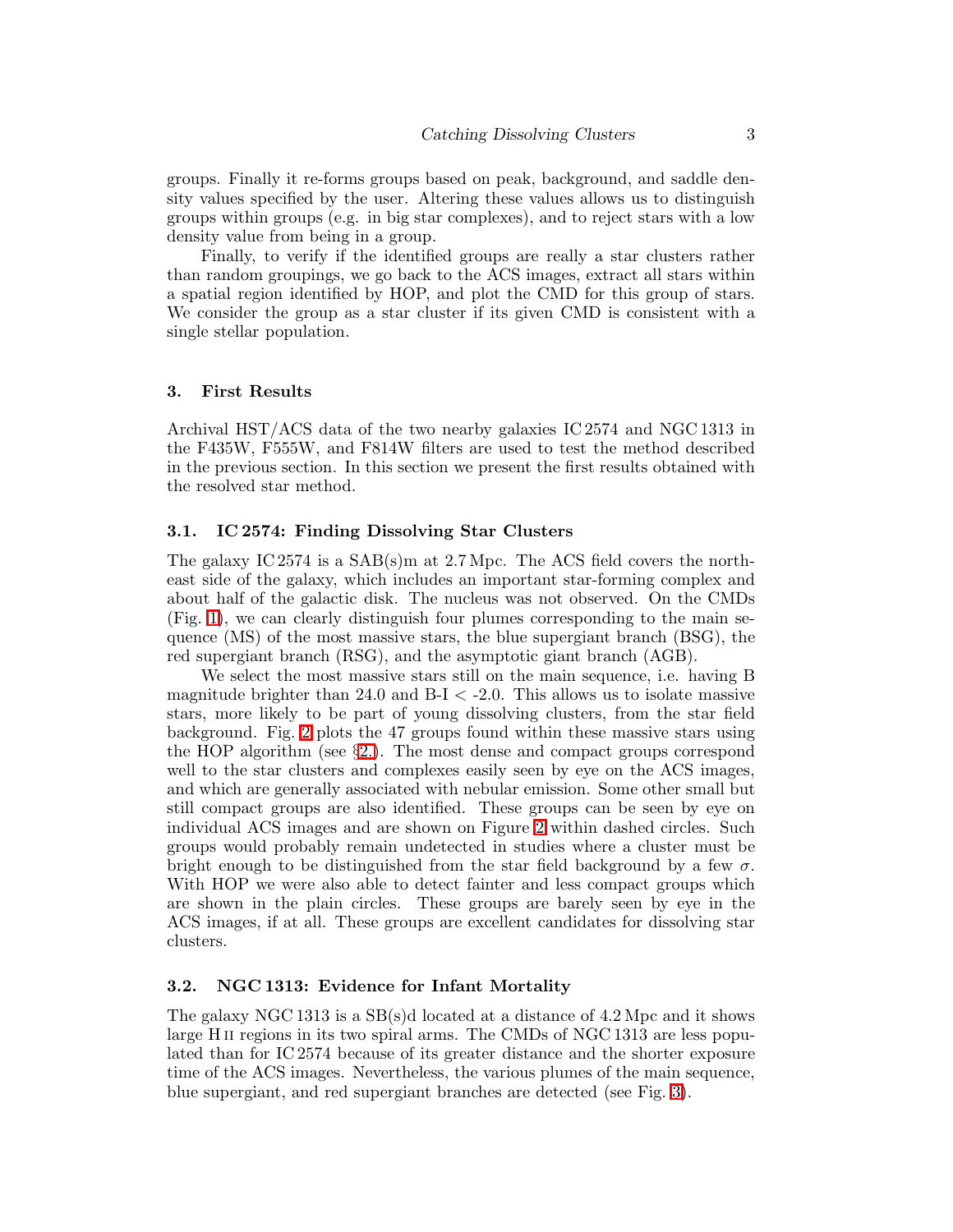4 Pellerin et al.



<span id="page-3-0"></span>Figure 1. Color-Magnitude Diagrams of IC2574. The main sequence (MS), blue supergiant (BSG), red supergiant (RSG), and asymptotic giant (AGB) branches are well defined. The lines indicate evolutionary tracks from Padova for 20  $M_{\odot}$ , 6  $M_{\odot}$ , and 2  $M_{\odot}$  (from top to bottom). Typical photometric uncertainties are displayed on the right.

To separate the most massive stars from the star field background, we create various bins on the main sequence of the CMD (see dashed regions in Fig. [3\)](#page-5-0). Stars within the selected regions are then used to create a spatial map. In Figure [4,](#page-6-0) the upper left panel plots the stars included in both regions, showing the morphological structure of the galaxy, with its bar and two spiral arms. The upper right panel plots only the hotter stars of the main sequence  $(m_B < 22.5;$ located in the upper dashed region of Figure [3\)](#page-5-0). As expected, the most massive stars are mainly found along the bar and spiral arms, preferentially tracing clusters and complexes, and hence the most recent star formation events within the galaxy. The lower panel shows the location of cooler stars on the main sequence  $(22.5 \leq m_V < 24.0$ ; found within the lower dashed region of Figure [3\)](#page-5-0). One can easily see that these stars are relatively well distributed in space. The morphological features of NGC 1313 can still be recognized, but are not sharp. These stars can easily be defined as part of the star field background.

A significant result from the lower panel in Figure [4](#page-6-0) is that these background stars are, according to the evolutionary tracks, still very young and massive  $(M_i \geq 7 M_{\odot})$  and correspond to B-type stars. Such stars are known to live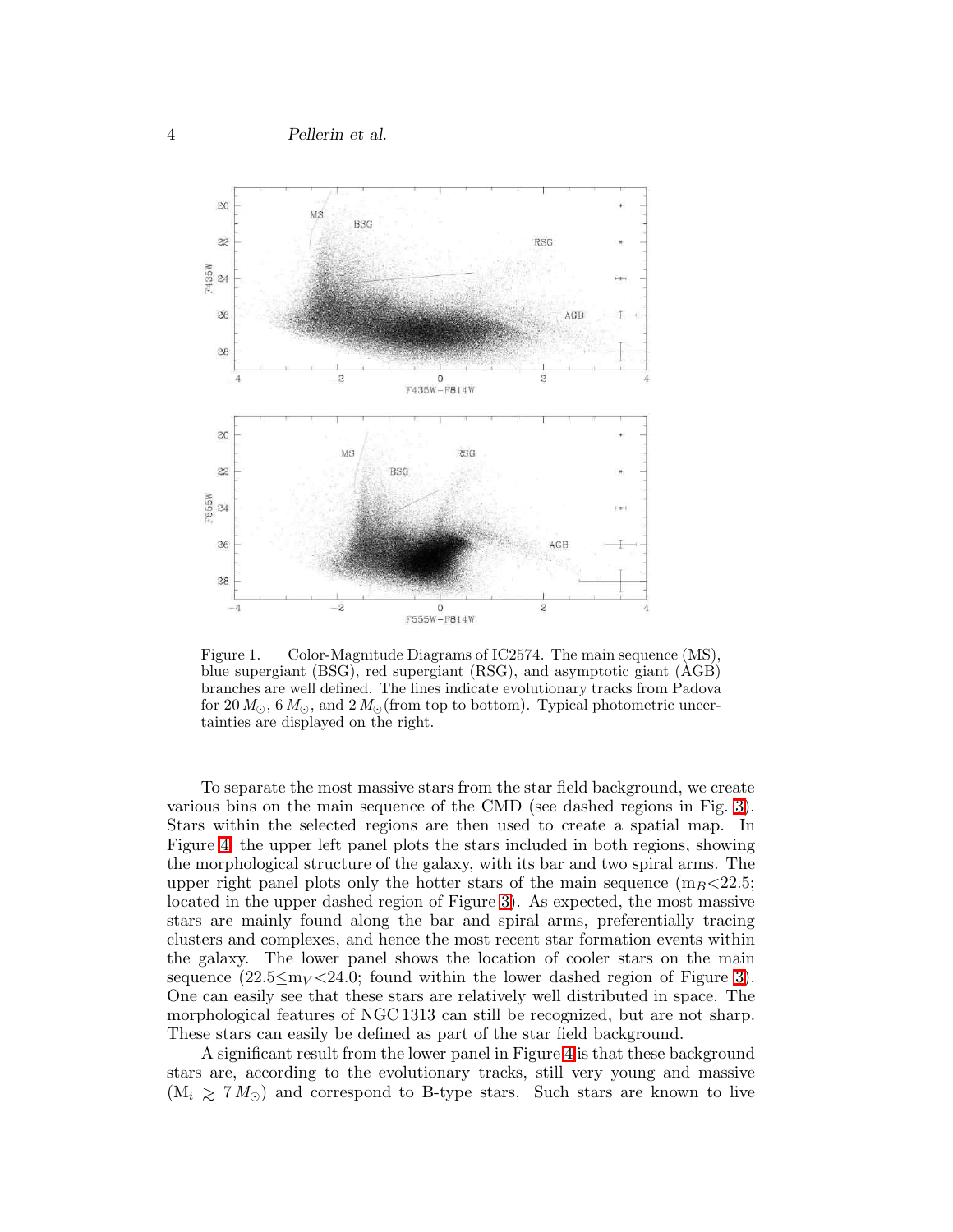

<span id="page-4-0"></span>Figure 2. Spatial map of IC 2574 displaying all 47 groups of stars identified with HOP for the most massive main sequence stars. Each group is identified with various point types. Groups that are good dissolving cluster candidates are shown within large circles.

between 5 and 25 Myr. This has several direct implications about the evolution of stellar clusters. First, most stellar clusters must dissolve very rapidly in order to produce such an homogeneous distribution of massive stars, implying that the cluster dissolution processes is very efficient. A scenario able to explain these conditions is the infant mortality of stellar clusters [\(Lada and Lada 2003](#page-7-0); [Fall et al. 2005;](#page-7-10) [Bastian and Goodwin 2006](#page-7-5)) where the gas and dust removal by stellar winds and supernova explosions in a young stellar population is powerful enough to unbind and quickly dissolve a cluster.

Furthermore, the B-type stars are likely to be the stellar population observed by [Tremonti et al. \(2001](#page-7-12)), and [Chandar et al. \(2003](#page-7-13), [2005](#page-7-14)) through spectroscopy in starburst galaxies. In their work, spectral synthesis revealed that the stellar populations in star clusters and inter-clusters regions are different, the clusters showing evidence of O-type stars while the inter-cluster regions are dominated by B-type stars. Note that [Hoopes et al. \(2001\)](#page-7-15) also found evidence of a B-type star population in the diffuse ionized gas of normal spiral galaxies. We think that, in Figure [4,](#page-6-0) we directly observe the source of B-type stellar population observed by these authors. Also, these stars must be involved in the diffuse UV emission observed by [Meurer et al. \(1995](#page-7-16)) which is responsible for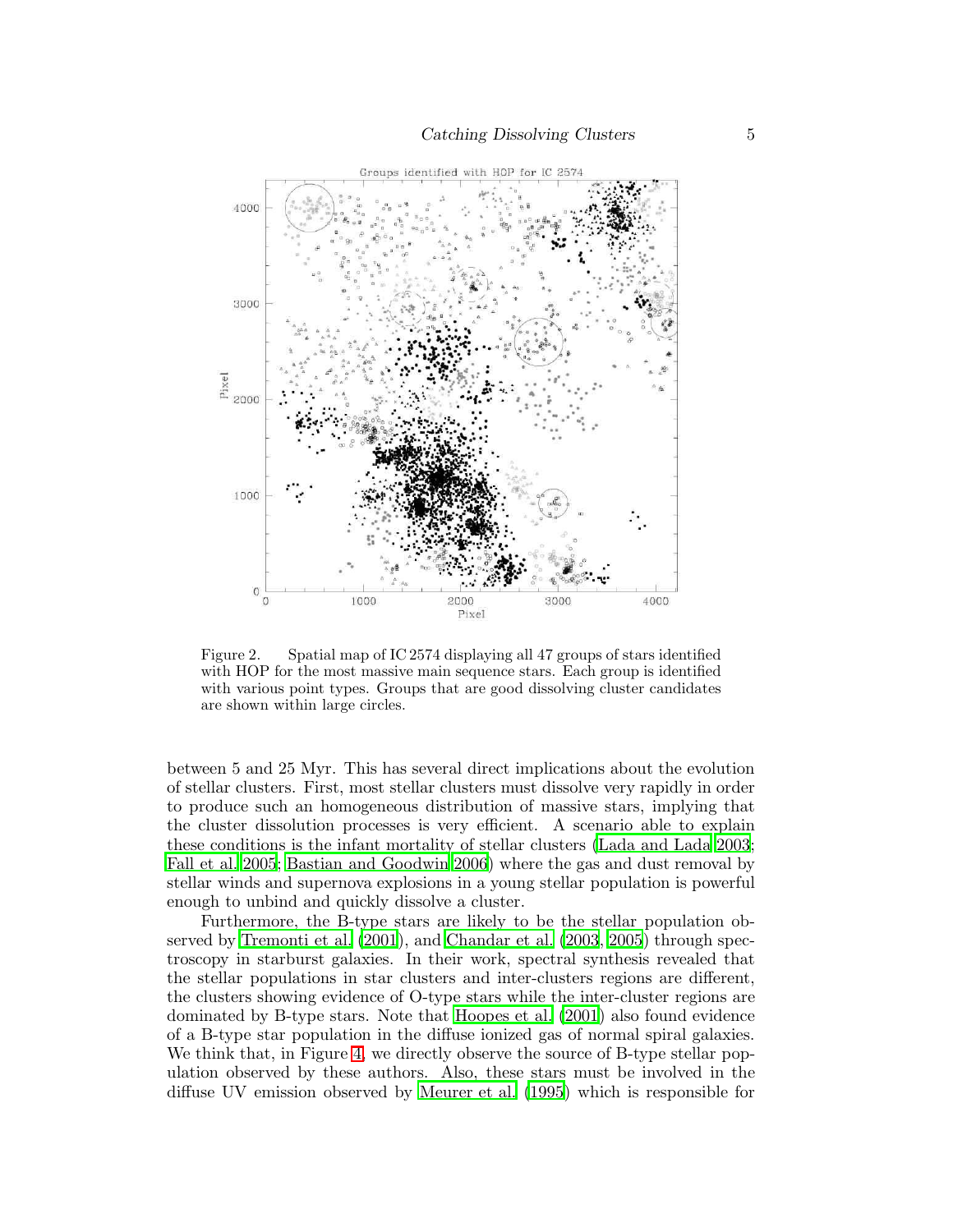6 Pellerin et al.



<span id="page-5-0"></span>Figure 3. Color-Magnitude Diagram of NGC 1313. The main sequence (MS), blue supergiant (BSG), red supergiant (RSG), and asymptotic giant (AGB) branches are observed. The lines identify evolutionary tracks from Padova. The reddening vector of 1 mag is show on the upper right. The two dashed regions contains stars of the main sequence related to Fig. [4](#page-6-0) and discussed in §[3.2..](#page-2-1)

80% of the UV emission in starbursts galaxies. These B-type stars, in addition to cooler A-type stars that are born with them in star clusters and rapidly spread in the galaxy, are bright at  $2200 \text{\AA}$  and must then contribute to a significant fraction of the diffuse UV emission.

#### 4. Conclusion and Future Works

With this work we have shown that the approach of using resolved stars to study dissolving stellar clusters is promising. We have shown that the method of resolved stars with the use of a clustering algorithm succeeds in finding groups that would otherwise be lost in the star field background of a galaxy. With the algorithm we identified young and compact star clusters still producing nebular emission as well as dispersed groups that could be dissolving clusters in their later stages of evolution. However, we still need to verify if these groups of stars, including all detected spectral types and luminosity classes within the group area, are consistent with a single stellar population.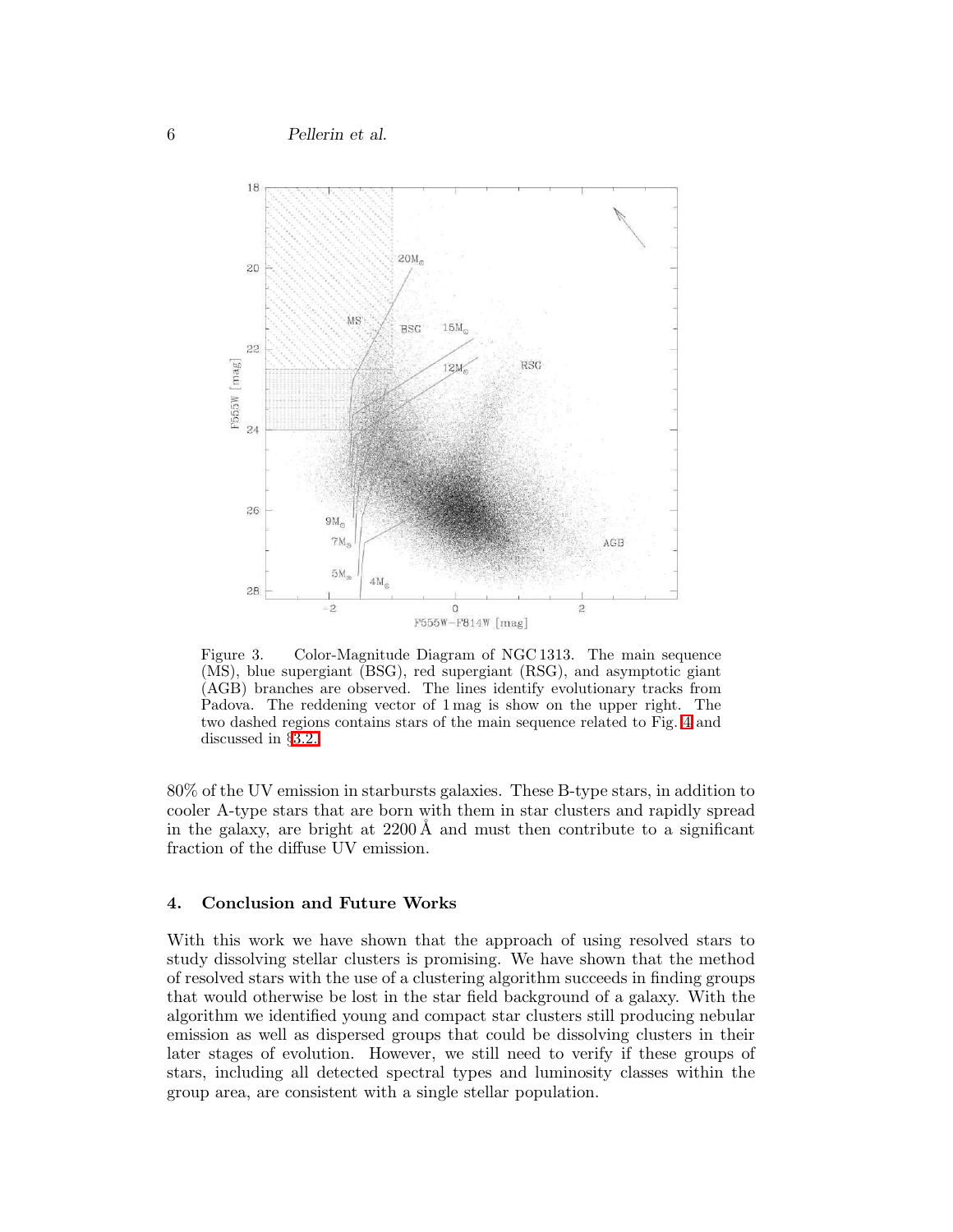

<span id="page-6-0"></span>Figure 4. Spatial map of the massive stars in NGC 1313. The upper left panel shows massive stars on the main sequence. The upper right panel maps only the most massive  $(m_B<22.5 \text{ mag})$  main sequence stars. The lower panel shows young B-type stars already part of the star field background of the galaxy. See §[3.2.](#page-2-1) for discussion on each panel.

Using simple PSF photometry and CMDs of resolved stars in NGC 1313, we found strong evidence of infant mortality in the barred spiral galaxy NGC 1313. B-type stars, which are relatively young objects, are seen well spread within the disk of the galaxy, indicating the presence of physical processes able to quickly dissolve stellar clusters.

The resolved star method is promising since it allows us, for the first time, to directly detect the dissolving star clusters and even those completely dissolved in the case of the B-star found in the background. Using the stellar population synthesis technique, we will be able to estimate fundamental parameters such as the age, mass, size, and compactness of the dissolving clusters. The great spatial resolution and sensitivity of ACS will also allow us to study, for the first time, a large sample of galaxies. We will therefore study the fundamental parameters with function of the host galaxy properties such as its morphology (e.g. bar, spiral density waves), potential well, star formation rate, and metallicity. This will give us unprecedented clues about the evolution of stellar clusters.

Acknowledgments. This work was supported by NASA Long-Term Space Astrophysics grant NAG5-9173.